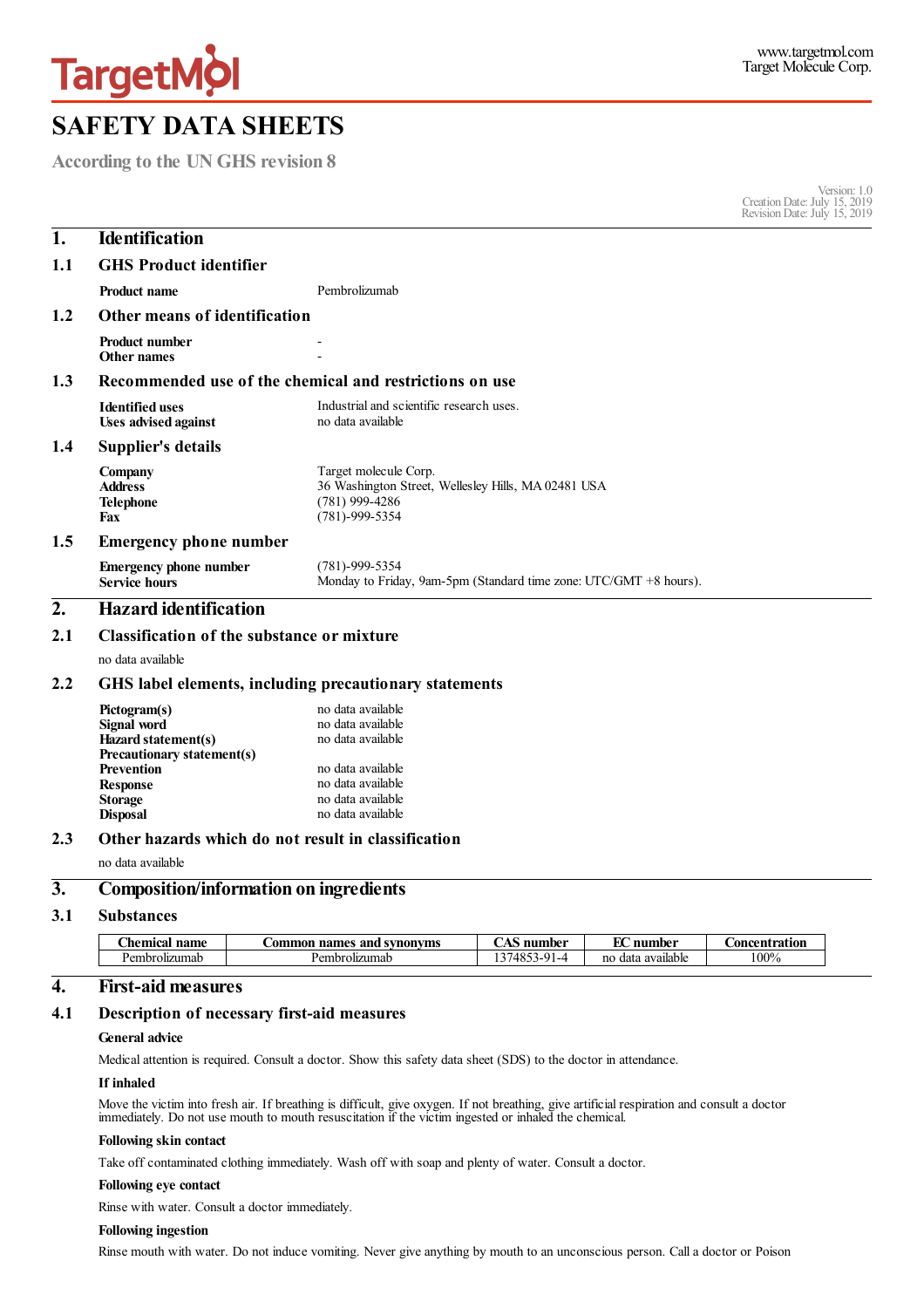Control Center immediately

#### **4.2 Most important symptoms/effects, acute and delayed**

no data available

#### **4.3 Indication of immediate medical attention and special treatment needed, if necessary**

Wear personal protective equipment.

#### **5. Fire-fighting measures**

#### **5.1 Extinguishing media**

Use dry chemical, carbon dioxide or alcohol-resistant foam.

### **5.2 Specific hazards arising from the chemical** no data available

**5.3 Special protective actions for fire-fighters**

Wear self-contained breathing apparatus for firefighting if necessary

#### **6. Accidental release measures**

#### **6.1 Personal precautions, protective equipment and emergency procedures**

Avoid dust formation. Avoid breathing mist, gas or vapours.Avoid contacting with skin and eye. Use personal protective equipment.Wear chemical impermeable gloves. Ensure adequate ventilation.Remove all sources of ignition. Evacuate personnel to safe areas.Keep people away from and upwind of spill/leak.

#### **6.2 Environmental precautions**

Avoid dust formation. Avoid breathing mist, gas or vapours.Avoid contacting with skin and eye. Use personal protective equipment.Wear chemical impermeable gloves. Ensure adequate ventilation.Remove all sources of ignition. Evacuate personnel to safe areas.Keep people away from and upwind of spill/leak.

#### **6.3 Methods and materials for containment and cleaning up**

Collect and arrange disposal. Keep the chemical in suitable and closed containers for disposal. Remove all sources of ignition. Use sparkproof tools and explosion-proof equipment. Adhered or collected material should be promptly disposed of, in accordance with appropriate laws and regulations.

#### **7. Handling and storage**

#### **7.1 Precautions for safe handling**

Handling in a well ventilated place. Wear suitable protective clothing. Avoid contact with skin and eyes. Avoid formation of dust and aerosols. Use non-sparking tools. Prevent fire caused by electrostatic discharge steam.

#### **7.2 Conditions for safe storage, including any incompatibilities**

Store the container tightly closed in a dry, cool and well-ventilated place. Store apart from foodstuff containers or incompatible materials.

#### **8. Exposure controls/personal protection**

#### **8.1 Control parameters**

## **Occupational Exposure limit values**

no data available

#### **8.2 Appropriate engineering controls**

Ensure adequate ventilation. Handle in accordance with good industrial hygiene and safety practice. Set up emergency exits and the riskelimination area.

#### **8.3 Individual protection measures, such as personal protective equipment (PPE)**

Eye/face protection. Wear tightly fitting safety goggles with side-shields. Skin protection. Wear fire/flame resistant and impervious clothing. Handle with gloves. Gloves must be inspected prior to use. Wash and dry hands. Respiratory protection. If the exposure limits are exceeded, irritation or other symptoms are experienced, use a full-face respirator. Thermal hazards. no data available

#### **9. Physical and chemical properties**

| <b>Physical state</b><br>Odour                                         | solid<br>no data available             |
|------------------------------------------------------------------------|----------------------------------------|
| Melting point/freezing point<br>Boiling point or initial boiling point | no data available<br>no data available |
| and boiling range<br><b>Flammability</b>                               | no data available                      |
| Lower and upper explosion limit /<br>flammability limit                | no data available                      |
| <b>Flash point</b>                                                     | no data available                      |
| <b>Auto-ignition temperature</b>                                       | no data available                      |
| <b>Decomposition temperature</b>                                       | no data available                      |
| рH                                                                     | no data available                      |
| <b>Kinematic viscosity</b>                                             | no data available                      |
| Solubility                                                             | no data available                      |
| <b>Partition coefficient n-octanol/water</b>                           | no data available                      |
| Vapour pressure                                                        | no data available                      |
| Density and/or relative density                                        | no data available                      |
| <b>Relative vapour density</b>                                         | no data available                      |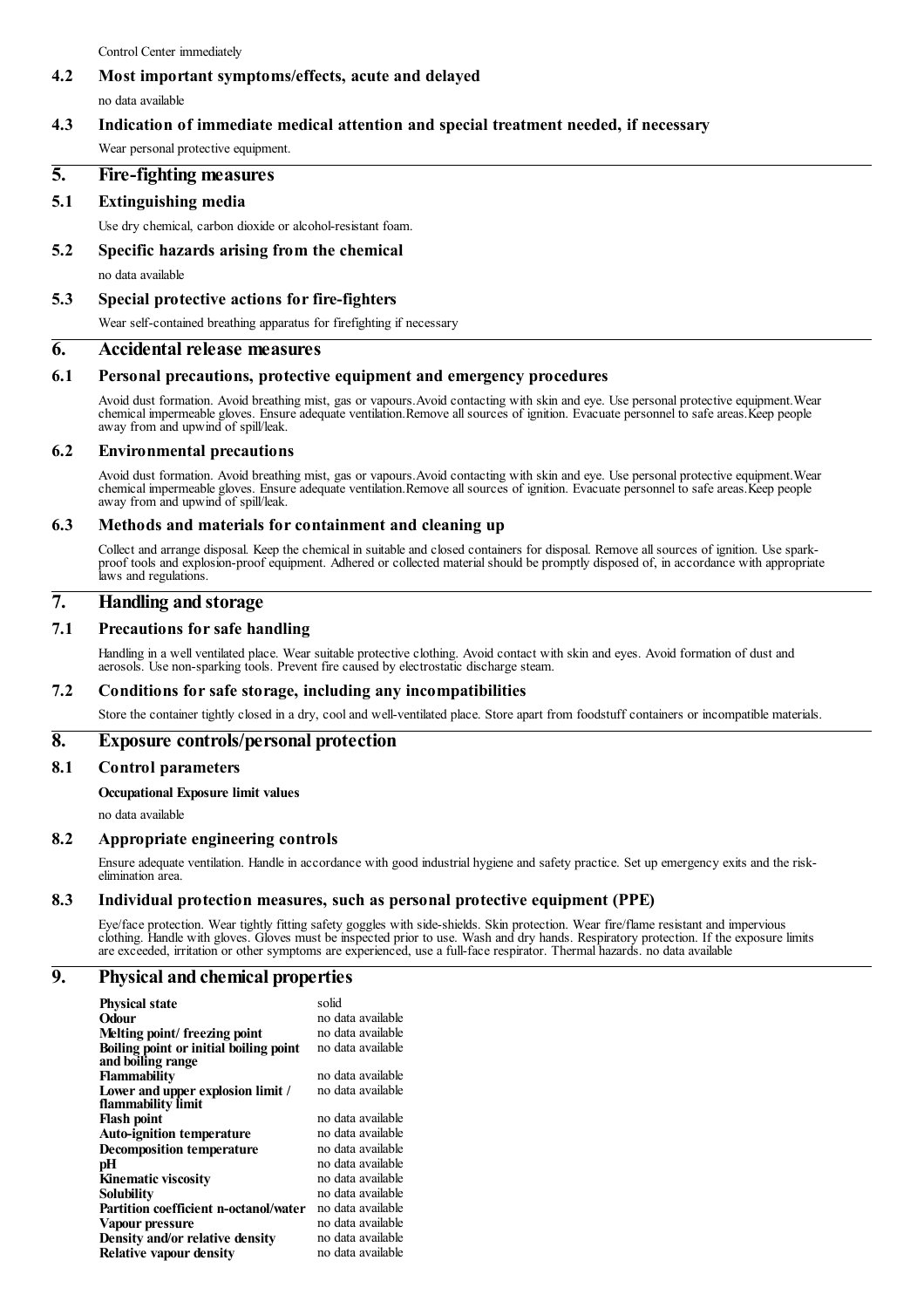|                   | <b>Particle characteristics</b><br>no data available |
|-------------------|------------------------------------------------------|
| 10.               | <b>Stability and reactivity</b>                      |
| 10.1              | Reactivity                                           |
|                   | no data available                                    |
| 10.2              | <b>Chemical stability</b>                            |
|                   | Stable under proper conditions                       |
| 10.3              | Possibility of hazardous reactions                   |
|                   | no data available                                    |
| 10.4              | <b>Conditions to avoid</b>                           |
|                   | no data available                                    |
| 10.5              | Incompatible materials                               |
|                   | no data available                                    |
| 10.6              | Hazardous decomposition products                     |
|                   | no data available                                    |
| 11.               | <b>Toxicological information</b>                     |
|                   | <b>Acute toxicity</b>                                |
|                   | no data available                                    |
|                   | <b>Skin corrosion/irritation</b>                     |
|                   | no data available                                    |
|                   | Serious eye damage/irritation                        |
|                   | no data available                                    |
|                   | Respiratory or skin sensitization                    |
|                   | no data available                                    |
|                   | Germ cell mutagenicity                               |
|                   | no data available                                    |
|                   | Carcinogenicity                                      |
|                   | no data available                                    |
|                   | Reproductive toxicity<br>no data available           |
|                   | STOT-single exposure                                 |
|                   | no data available                                    |
|                   | STOT-repeated exposure                               |
|                   | no data available                                    |
|                   | <b>Aspiration hazard</b>                             |
|                   | no data available                                    |
| $\overline{12}$ . | <b>Ecological information</b>                        |
| 12.1              | <b>Toxicity</b>                                      |
|                   | no data available                                    |
| 12.2              | Persistence and degradability                        |
|                   | no data available                                    |
| 12.3              | <b>Bioaccumulative potential</b>                     |
|                   | no data available                                    |
| 12.4              | <b>Mobility in soil</b>                              |

no data available

# **12.5 Other adverse effects**

no data available

### **13. Disposal considerations**

# **13.1 Disposal methods**

# **Product**

The material can be disposed of by removal to a licensed chemical destruction plant or by controlled incineration with flue gas scrubbing.